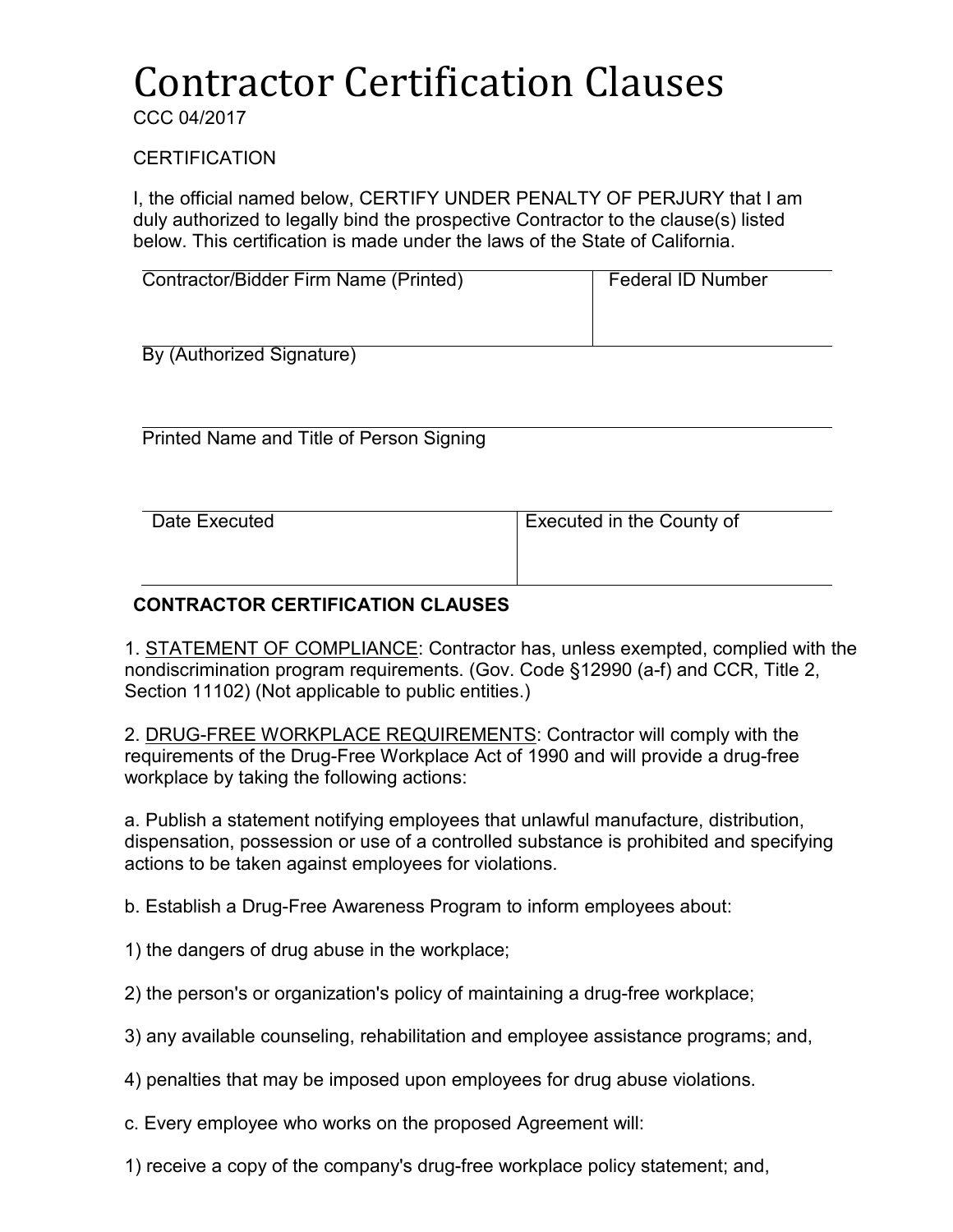2) agree to abide by the terms of the company's statement as a condition of employment on the Agreement.

Failure to comply with these requirements may result in suspension of payments under the Agreement or termination of the Agreement or both and Contractor may be ineligible for award of any future State agreements if the department determines that any of the following has occurred: the Contractor has made false certification, or violated the certification by failing to carry out the requirements as noted above. (Gov. Code §8350 et seq.)

3. NATIONAL LABOR RELATIONS BOARD CERTIFICATION: Contractor certifies that no more than one (1) final unappealable finding of contempt of court by a Federal court has been issued against Contractor within the immediately preceding two-year period because of Contractor's failure to comply with an order of a Federal court, which orders Contractor to comply with an order of the National Labor Relations Board. (Pub. Contract Code §10296) (Not applicable to public entities.)

4. CONTRACTS FOR LEGAL SERVICES \$50,000 OR MORE- PRO BONO REQUIREMENT: Contractor hereby certifies that Contractor will comply with the requirements of Section 6072 of the Business and Professions Code, effective January 1, 2003.

Contractor agrees to make a good faith effort to provide a minimum number of hours of pro bono legal services during each year of the contract equal to the lessor of 30 multiplied by the number of full time attorneys in the firm's offices in the State, with the number of hours prorated on an actual day basis for any contract period of less than a full year or 10% of its contract with the State.

Failure to make a good faith effort may be cause for non-renewal of a state contract for legal services, and may be taken into account when determining the award of future contracts with the State for legal services.

5. EXPATRIATE CORPORATIONS: Contractor hereby declares that it is not an expatriate corporation or subsidiary of an expatriate corporation within the meaning of Public Contract Code Section 10286 and 10286.1, and is eligible to contract with the State of California.

## 6. SWEATFREE CODE OF CONDUCT:

a. All Contractors contracting for the procurement or laundering of apparel, garments or corresponding accessories, or the procurement of equipment, materials, or supplies, other than procurement related to a public works contract, declare under penalty of perjury that no apparel, garments or corresponding accessories, equipment, materials, or supplies furnished to the state pursuant to the contract have been laundered or produced in whole or in part by sweatshop labor, forced labor, convict labor, indentured labor under penal sanction, abusive forms of child labor or exploitation of children in sweatshop labor, or with the benefit of sweatshop labor, forced labor, convict labor, indentured labor under penal sanction, abusive forms of child labor or exploitation of children in sweatshop labor. The contractor further declares under penalty of perjury that they adhere to the Sweatfree Code of Conduct as set forth on the California Department of Industrial Relations website located at [www.dir.ca.gov,](http://www.dir.ca.gov/) and Public Contract Code Section 6108.

b. The contractor agrees to cooperate fully in providing reasonable access to the contractor's records, documents, agents or employees, or premises if reasonably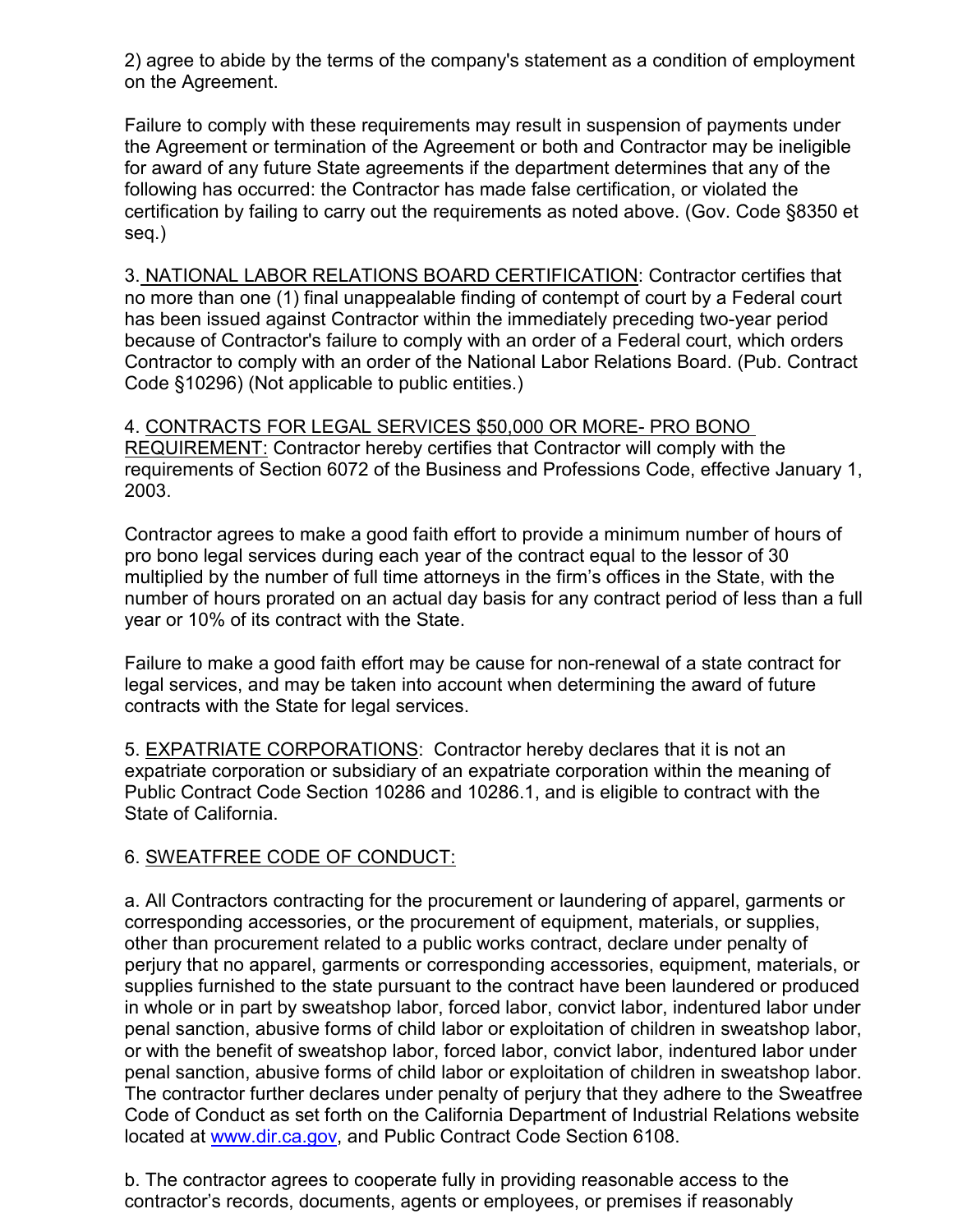required by authorized officials of the contracting agency, the Department of Industrial Relations, or the Department of Justice to determine the contractor's compliance with the requirements under paragraph (a).

7. DOMESTIC PARTNERS: For contracts of \$100,000 or more, Contractor certifies that Contractor is in compliance with Public Contract Code section 10295.3.

8. GENDER IDENTITY: For contracts of \$100,000 or more, Contractor certifies that Contractor is in compliance with Public Contract Code section 10295.35.

## **DOING BUSINESS WITH THE STATE OF CALIFORNIA**

The following laws apply to persons or entities doing business with the State of California.

1. CONFLICT OF INTEREST: Contractor needs to be aware of the following provisions regarding current or former state employees. If Contractor has any questions on the status of any person rendering services or involved with the Agreement, the awarding agency must be contacted immediately for clarification.

Current State Employees (Pub. Contract Code §10410):

1). No officer or employee shall engage in any employment, activity or enterprise from which the officer or employee receives compensation or has a financial interest and which is sponsored or funded by any state agency, unless the employment, activity or enterprise is required as a condition of regular state employment.

2). No officer or employee shall contract on his or her own behalf as an independent contractor with any state agency to provide goods or services.

Former State Employees (Pub. Contract Code §10411):

1). For the two-year period from the date he or she left state employment, no former state officer or employee may enter into a contract in which he or she engaged in any of the negotiations, transactions, planning, arrangements or any part of the decision-making process relevant to the contract while employed in any capacity by any state agency.

2). For the twelve-month period from the date he or she left state employment, no former state officer or employee may enter into a contract with any state agency if he or she was employed by that state agency in a policy-making position in the same general subject area as the proposed contract within the 12-month period prior to his or her leaving state service.

If Contractor violates any provisions of above paragraphs, such action by Contractor shall render this Agreement void. (Pub. Contract Code §10420)

Members of boards and commissions are exempt from this section if they do not receive payment other than payment of each meeting of the board or commission, payment for preparatory time and payment for per diem. (Pub. Contract Code §10430 (e))

2. LABOR CODE/WORKERS' COMPENSATION: Contractor needs to be aware of the provisions which require every employer to be insured against liability for Worker's Compensation or to undertake self-insurance in accordance with the provisions, and